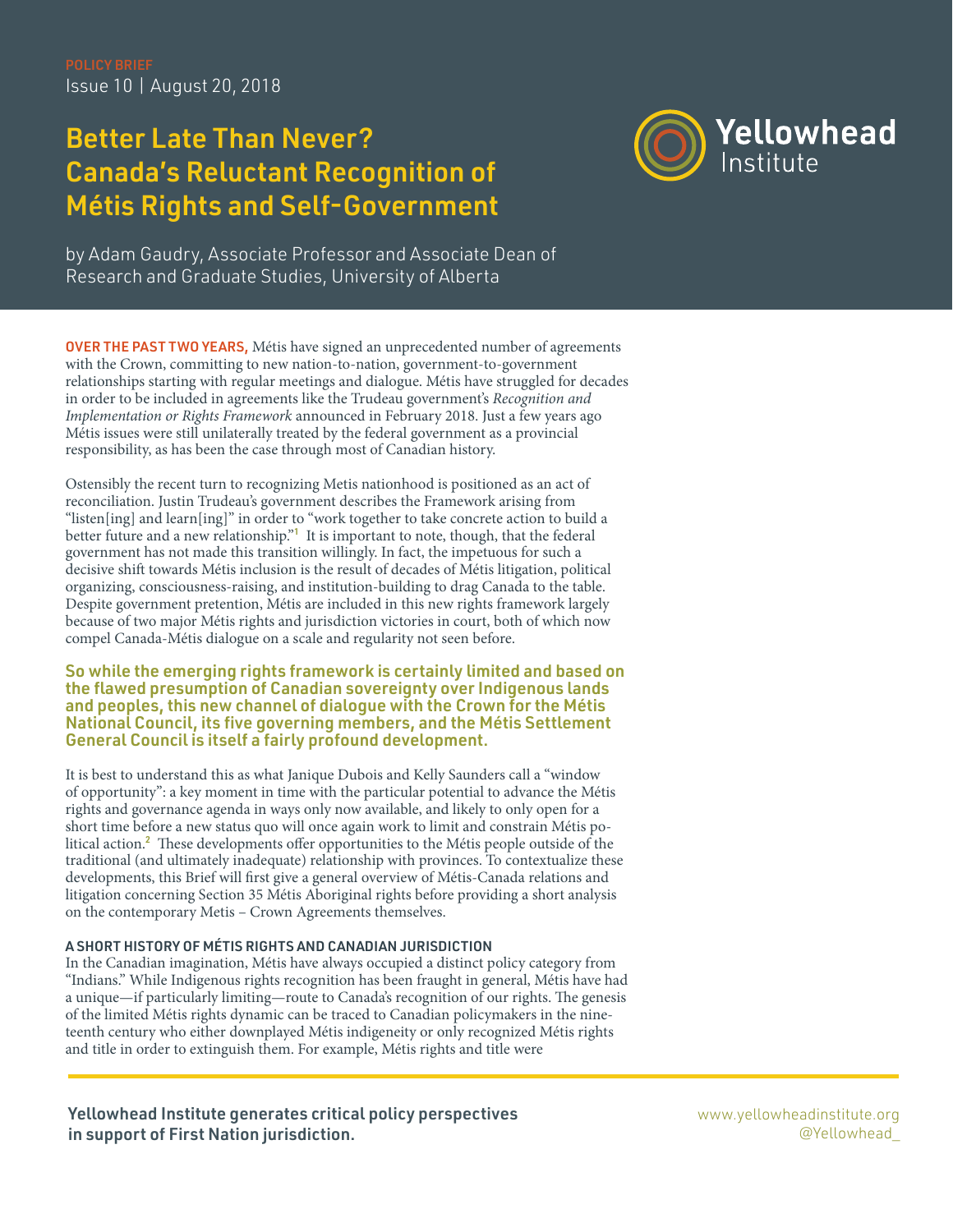recognized by Canada's Parliament in 1870 during the passage of the Manitoba Act, legislation that presumed to extinguish the Métis share of "Indian title" in the region in exchange for a 1.4 million acre land reserve.<sup>3</sup> Set aside for exclusive Métis occupation, this promise was ultimately replaced, without Métis consent or involvement, with a scrip policy. Scrip became the new federal strategy to extinguish Métis rights and title, this time in exchange for individual land grants ranging from 160-240 acres.<sup>4</sup>

## Much like the numbered treaties, there is scant historical evidence that Métis accepted these grants in exchange for the extinguishment of their rights and title—nor the rights and title of their descendants.

Nonetheless, for over a century scrip was presumed by Canada to have extinguished Métis rights, therefore severing any federal responsibility to the Métis people. This slowly began to change with the patriation of Canada's constitution in 1982, which resulted in the inclusion of Métis in the newly defined legal category "Aboriginal" and protected the Métis people's "existing aboriginal and treaty rights" in Section 35.<sup>5</sup> Yet even then, many considered Métis Aboriginal rights to be extinguished through the scrip process and therefore this constitutional recognition was largely symbolic. In other words, the perception was that Métis possessed no *existing* rights.<sup>6</sup>

Then in 2003 the Supreme Court of Canada ruled on R. v. Powley, the first formal legal recognition of Métis Aboriginal rights. While Powley's direct impact allowed broader Métis hunting on traditional territory and instituted a legal test for rights-bearing Métis communities, its significance was an affirmation of constitutional rights beyond the symbolic.<sup>7</sup> Because of Canada's jurisdictional division of powers, assigning land and resource management to the provinces, Powley was also a driver of provincial-level negotiations. This allowed Métis governments to negotiate the substantial implementation of Powley-based hunting rights in the five provincial jurisdictions that claim parts of the Métis homeland—Manitoba, Saskatchewan, Alberta, Ontario, and British Columbia.

Building from Powley, two more Supreme Court decisions, MMF v. Canada, 2013, and Daniels v. Canada, 2016, have recently challenged Canada's delegation of Métis issues to the provinces. In MMF v. Canada the court found that the federal government had failed in its constitutional obligation to protect Métis interests in the 1870s allocation of Manitoba lands. In effect, the court identified a duty to reconcile Métis interests in Manitoba lands and necessitated movement towards a bilateral relationship between the Manitoba Métis Federation and the Government of Canada.<sup>8</sup>

In response to the MMF decision and a growing awareness of federal obligations to Métis Section 35 rights, the Minister of Indigenous and Northern Affairs appointed Thomas Isaac in June 2015 to "meet with the Métis National Council, its governing members, the Métis Settlements General Council, provincial and territorial governments, and other Aboriginal organizations and interested parties to map out a process for dialogue on Section 35 Métis Rights."<sup>9</sup>

## The resulting "Isaac Report" listed 17 recommendations for the federal government to "re-calibrate their relationships with Métis, recognize and celebrate Métis rights and culture within the context of Canada's larger history, and resolve outstanding land claims."<sup>10</sup>

Perhaps a broader—and wider reaching—recommendation in the Isaac Report is that the Government of Canada "engage with Métis on developing a Section 35 Métis rights framework."<sup>11</sup> In fact a full 15 pages of the report are dedicated to the explicit development of such a framework. It encouraged a review of the inclusion/exclusion of Métis from federal programs and services, which are currently as Isaac notes "devoted exclusively to First Nations and Inuit" or "framed under a general 'Aboriginal' framework";<sup>12</sup> a need for the identification of a senior office at the then Department of Indigenous Affairs responsible for overseeing Métis rights and interests;<sup>13</sup> as well as ongoing need for stable federal funding for Métis-run services.<sup>14</sup> Isaac concluded that "the focus should be on a fair, broad and transparent engagement process that will lead to a Section 35 Métis rights framework…to meet the needs of Canada and the respective Métis government organization or institution being engaged."<sup>15</sup> The Isaac Report built on Métis activism and his recommendations were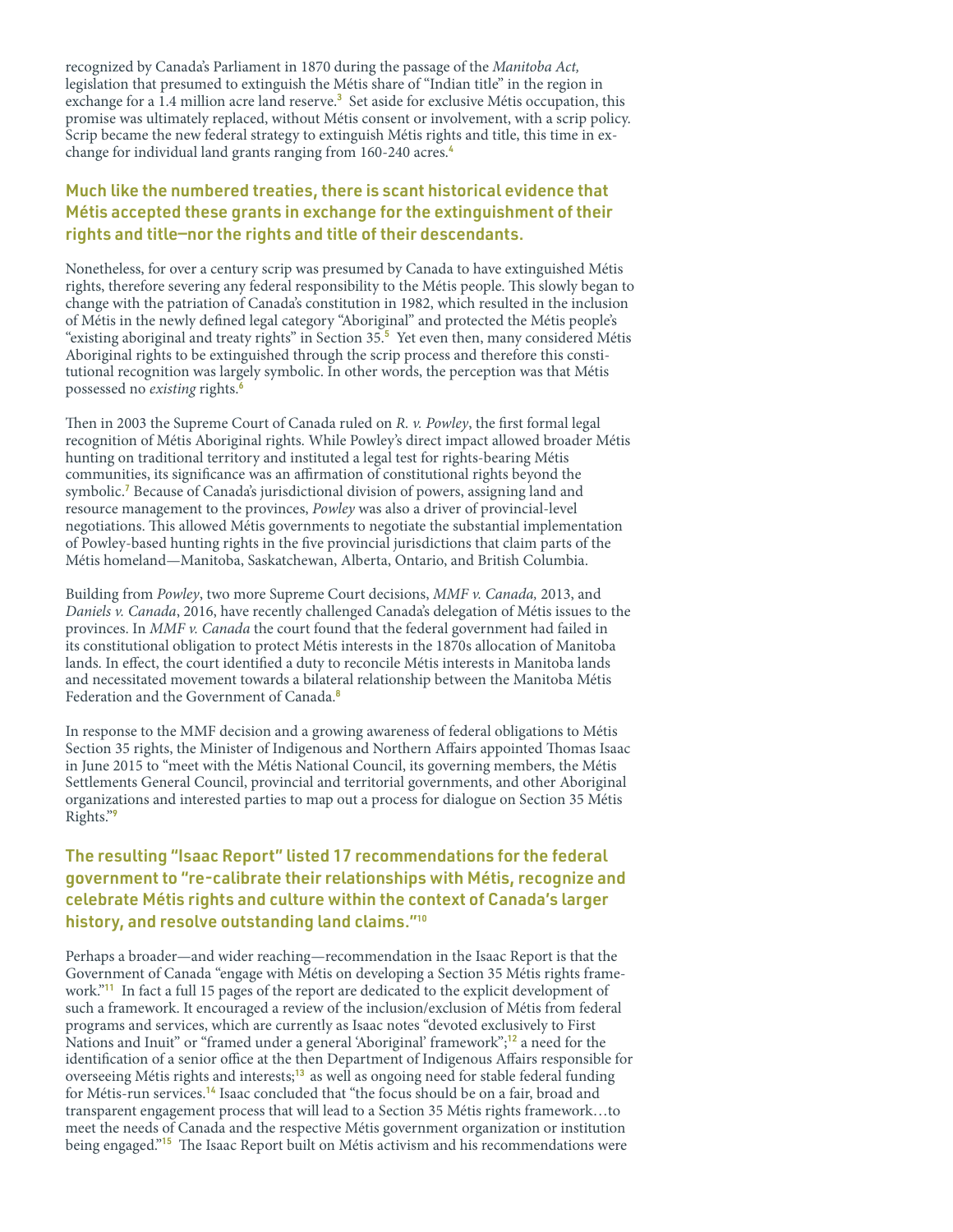reinforced several months later when the Supreme Court ruled with finality on the Métis jurisdiction question.

In Daniels v. Canada the Supreme Court determined that despite years neglect, the federal government does indeed have jurisdictional responsibility for Métis relations and was thus constitutionally responsible for issues affecting the Métis people.<sup>16</sup> Like Powley, these two later decisions undermined the longstanding position taken by Canada that the federal government had limited responsibility for Métis relations.

## Without the judicial interventions in *MMF and Daniels*, underwritten by Métis activism, it is possible (perhaps even likely) that Trudeau's emerging rights framework would have continued to exclude Métis, as has long been the case with much federal Aboriginal policy.

#### THE CANADA-MÉTIS NATION ACCORD AND MÉTIS FRAMEWORK AGREEMENTS

With the Isaac Report's proposal of a new and specific Métis rights framework, and the added emphasis on federal responsibility in the Daniels decision, Métis governments have been actively engaging the federal government to establish formal relationships. There is little doubt that Trudeau's yet-to-be-released Recognition and Implementation of Rights Framework was a major influence in these negotiations even as early as 2016. The first agreement was reached with the Manitoba Métis Federation in November of that year after the organization's victory in MMF v. Canada had necessitated a "formal process of reconciliation".<sup>17</sup> Soon after, on April 13, 2017, the Government of Canada and the Métis National Council represented by its president and the five presidents of its governing members—signed the Canada-Métis Nation Accord. The Accord is purported to normalize Métis Nation relations with the federal government. An institutionalized "bilateral mechanism" that guarantees twice-annual meetings of the parties, the Accord promises Métis consultation on federal policy initiatives affecting Métis communities.<sup>18</sup>

Flowing from the Canada-Métis Nation Accord, the federal government also signed framework agreements with the five governing members of the Métis National Council, and has undertaken discussions with the Métis Settlements General Council for a framework agreement. The Métis Nation of Alberta signed an agreement in November 2017, which MNA President Audrey Poitras described as a process to "renew our nation-to-nation, government-to-government relationship and advance reconciliation between us." Beyond merely a rights framework, it would also provide for "formal negotiations to finally have… Métis self-government recognized" including commitments to meaningful progress in a number of policy areas.<sup>19</sup> The Métis Nation of Ontario signed a similar agreement with both the federal government and government of Ontario in December 2017, "establishing a process for discussions about developing a government-to-government relationship."<sup>20</sup> A few days later, the Métis Settlements General Council—representing the eight Métis Settlements in Alberta—signed an MOU to develop a framework agreement with Canada to "outline the areas for discussion and serve as the basis for negotiations of a reconciliation agreement."<sup>21</sup> Most recently, on July 20, 2018, the Métis Nation-Saskatchewan (MN-S) signed an agreement to develop a nation-to-nation relationship with the government of Canada, represented by Crown-Indigenous Relations Minister Carolyn Bennett. Summing up the importance of the agreement, MN-S president Glen McCallum announced that, "all the years that the Métis have been left on the sidelines, for the first time, the federal government and ourselves...have come to the point where real progress is being made."<sup>22</sup>

## But not all framework agreements are created equal. There are effectively two versions of the agreements, each with different degrees of enforcement and permanency.

The Canada-Métis Nation Accord is the more formalized of the two as it establishes a "permanent bilateral mechanism" that institutionalizes bi-annual meetings between the ministers of the government of Canada and ministers of the MNC, including an annual meeting with the Prime Minister of Canada.<sup>23</sup> The Accord also includes several agreed-upon "areas for co-development and negotiation" which provide high-level oversight of on-going policy concerns by all parties. And while each agreement includes the language of a "nation-to-nation, government-to-government" the Accord identifies the Métis National Council's governing structure as enabling the Métis nation itself. In its permanency and focus on meetings between the executives of each party, the Accord serves as a kind of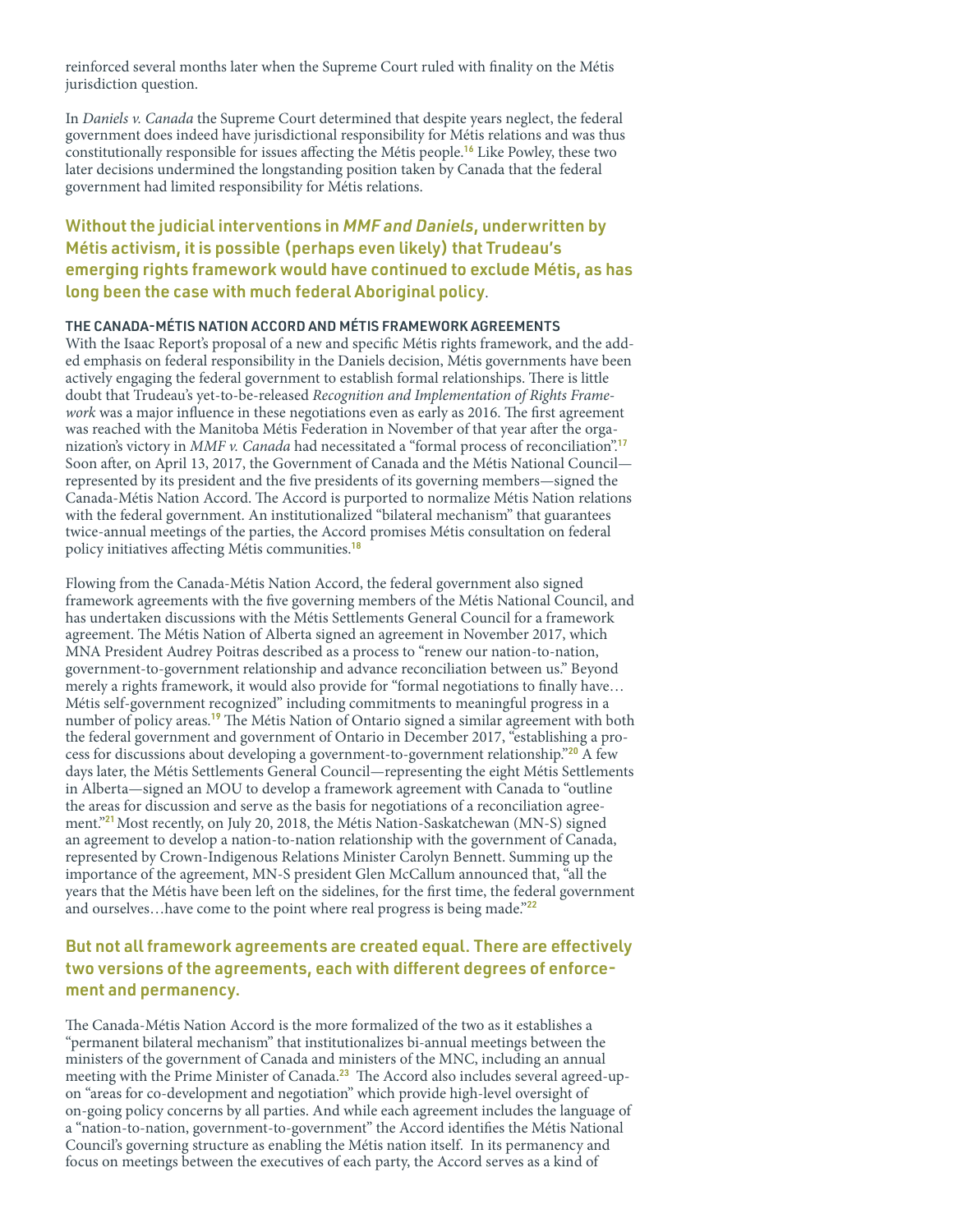high-level framework for other, sub-national Métis-Canada frameworks. Moreover, the Accord is signed by the six presidents of the Métis National Council and its governing members and the Canadian Prime Minister, whereas the other agreements are signed by the Minister of Crown-Indigenous Relations. The sub-national organization-specific frameworks seem focus on much more practical concerns of policy, governmental mechanics, and commitments to "interest-based negotiation processes," with meetings every 6-8 weeks to discuss areas of common concern that will culminate ideally in a Final Agreement.<sup>24</sup> In these negotiations there is less emphasis on executive involvement and much more of a focus on engaging policymakers and civil servants in discussions.<sup>25</sup>

## While none of the frameworks "create any legally enforceable obligations," as stated above, they do provide opportunities for dialogue and negotiation between Métis organizations and the government of Canada.<sup>26</sup>

Indeed, these agreements have the potential to begin discussions on Métis rights with the government of Canada, a reality that only a few years before was virtually impossible. While the outcome of these processes is uncertain – and it is easy to be cynical given First Nations experiences with similar processes as limiting and prone to stalemate – there is cause for some hope. This moment, or "window", may allow Métis to move the bar and change the discourse on Métis rights. To date there have been so few opportunities for Métis-federal dialogue to produce a stalemate, let alone consensus on how to produce a limited form of reconciliation between Canadians and Métis. As such, the Accord and related framework agreements is likely a necessary and advantageous process to engage in.

#### THE FUTURE OF MÉTIS-CANADA RELATIONS

The emerging Recognition and Implementation of Rights Framework presents Métis with a "window of opportunity," a landmark moment like the recognition and affirmation of Métis Aboriginal rights in Section 35. Yet, there is a trend to be cautious of here. History shows us that every time one of these windows of opportunity opens, the immediate effect is to ease tension, usher relief and optimism, and then soon after the window begins to close, returning to a new but equally stubborn status quo in the relationship. The aspirations of Indigenous peoples are once again limited by Canadian institutions that seek only "clarity and certainty" of Indigenous rights in ways that nest Indigenous self-determination firmly in the Canadian constitutional order and not as independent peoples.<sup>27</sup>

Indeed, after constitutional patriation in 1982, and the recognition of "existing aboriginal and treaty rights", optimism gave way to frustration as few Canadian governments were willing to work to give this new relationship meaning. Indigenous involvement in the Royal Commission on Aboriginal Peoples in the early 1990s produced a more optimism on the future of self-government, only to have the report mostly shelved by a Chretien government. The optimism of our current moment – from the United Nations Declaration on the Rights of Indigenous Peoples to the Truth and Reconciliation Commission – is also in danger of waning and giving way, once again, to a potential reality that few substantial changes will result from the dramatic shift in reconciliatory rhetoric, the growing number of Canadians for whom Indigenous self-determination matters, and new government policy on recognition.

If history is any indication, Métis governments will make some important gains in administrative control and a regularized relationship with Canada's federal government. But ultimately Canada's insistence on reinforcing its own sovereignty will also work to limit Métis governance capacity and jurisdiction on areas important to Métis people.

Nonetheless, these are important steps to take, as Métis political futures require that we formalize our relationship with Canada and that we work towards the growth of our political independence, not least because there have been precious few opportunities for Métis-Canada negotiation since 1870. Perhaps the ultimate question to ask, beyond the pragmatic need for increased funding and service delivery capacity, is whether a Canadian recognition framework can ever really accommodate Métis dreams of our collective freedom.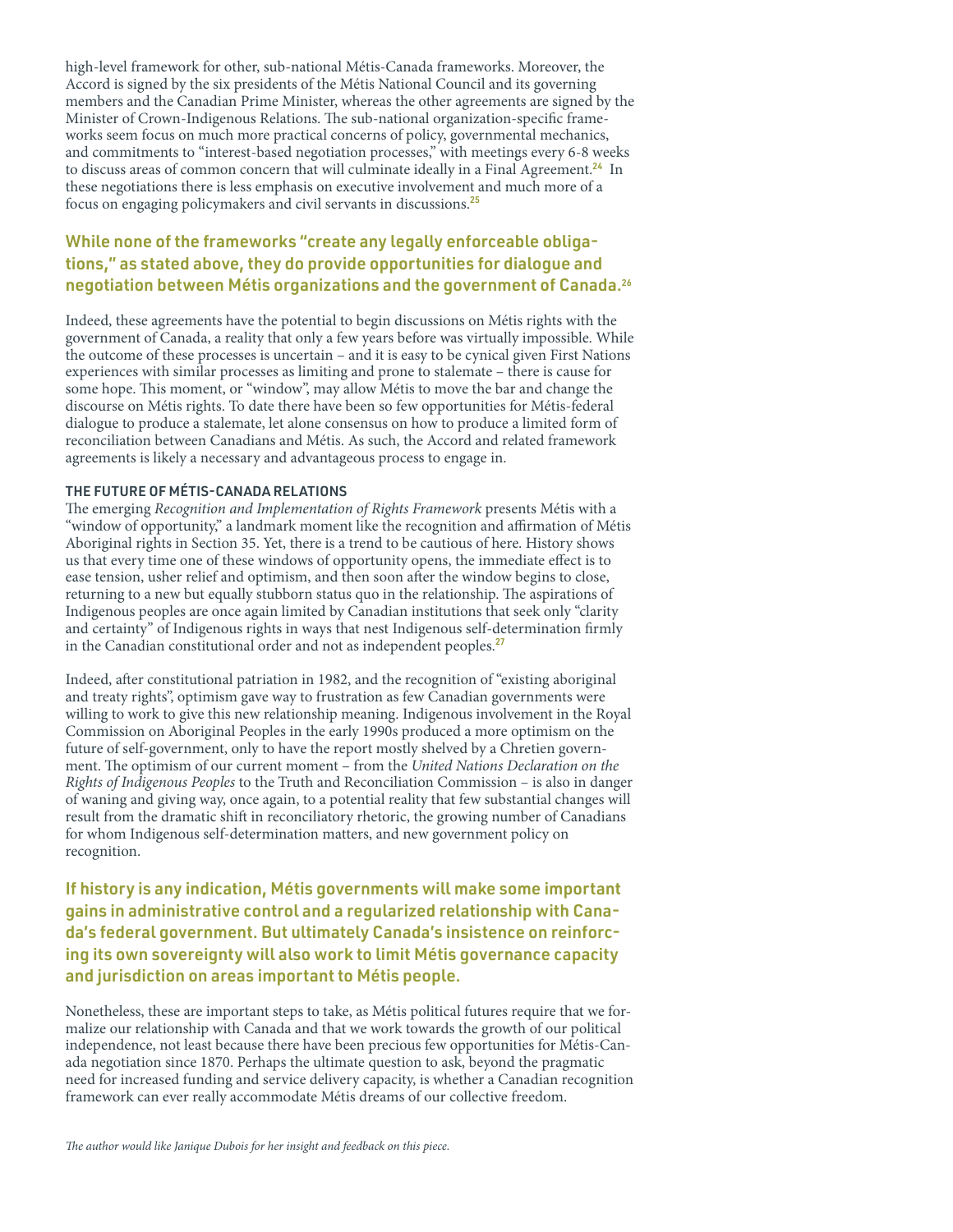#### ENDNOTES

<sup>1</sup>["Government of Canada to create Recognition and Implementation of Rights Framework,"](https://pm.gc.ca/eng/news/2018/02/14/government-canada-create-recognition-and-implementation-rights-framework) Press Release. [February 14, 2018.](https://pm.gc.ca/eng/news/2018/02/14/government-canada-create-recognition-and-implementation-rights-framework) 

<sup>2</sup> See Janique Dubois and Kelly Saunders, "Explaining the resurgence of Métis rights: Making the most of 'windows of opportunity," Canadian Public Administration 60(1): 48-67. March 2017: 60.

<sup>3</sup>Section 31 of the Manitoba Act, 1870 reads: "And whereas, it is expedient, towards the extinguishment of the Indian Title to the lands in the Province, to appropriate a portion of such ungranted lands, to the extent of one million four hundred thousand acres thereof, for the benefit of the families of the half-breed residents…"

<sup>4</sup> For a more detailed analysis see Adam Gaudry, "free men consenting to unite with Canada': A shared vision for Manitoba," in Kaa-tipeyimishoyaak – 'We are those who own ourselves': A Political History of Métis Self-Determination in the North-West, 1830-1870. Dissertation, University of Victoria, 2014: 316-366.

<sup>5</sup>S.35 reads in part: "(1) The existing aboriginal and treaty rights of the aboriginal peoples of Canada are hereby recognized and affirmed. (2) In this Act, "aboriginal peoples of Canada" includes the Indian, Inuit and Métis peoples of Canada." Canada, Constitution Act, 1982.

6 See Darren O'Toole, "Manitoba Métis Federation Inc. v. Canada (Attorney General): Breathing New Life into the 'Empty Box' Doctrine of 'Indian Title,' Alberta Law Review 52(3): 669-688. 2015.

<sup>7</sup>Supreme Court of Canada, R. v. Powley, 2003: 43.

8Supreme Court of Canada, MMF v. Canada, 2013: 14.

<sup>9</sup>Thomas Isaac, [A Matter of National and Constitutional Import: Report on the Minister's Special Representative on](https://www.aadnc-aandc.gc.ca/eng/1467641790303/1467641835266)  [Reconciliation with Métis: Section 35 Métis Rights and the Manitoba Métis Federation Decision.](https://www.aadnc-aandc.gc.ca/eng/1467641790303/1467641835266) Indigenous and [Northern Affairs Canada, 2016: 1.](https://www.aadnc-aandc.gc.ca/eng/1467641790303/1467641835266) 

10<sub>Isaac</sub>, 2016: 3.

<sup>11</sup>Isaac, 2016: 14.

<sup>12</sup>Isaac, 2016: 25.

 $13$ <sub>Isaac</sub>, 2016; 27.

<sup>14</sup>Isaac, 2016: 28-29.

<sup>15</sup>Isaac, 2016: 34.

<sup>16</sup>[Supreme Court of Canada, Daniels v Canada \(Indian Affairs and Northern Development\) 2016: 12.](https://scc-csc.lexum.com/scc-csc/scc-csc/en/item/15858/index.do) 

- 17["Canada and Manitoba Métis Federation Celebrate Key Milestone on Road to Reconciliation,"](https://www.newswire.ca/news-releases/canada-and-manitoba-metis-federation-celebrate-key-milestone-on-road-to-reconciliation-601306875.html) Press Release, [Government of Canada, November 15, 2016.](https://www.newswire.ca/news-releases/canada-and-manitoba-metis-federation-celebrate-key-milestone-on-road-to-reconciliation-601306875.html)
- <sup>18</sup>More recently, on March 19, 2018 the Métis National Council discussed the implementation of the Trudeau government's budget priorities using this bilateral mechanism, in a number of policy areas that represent over \$800 million in federal funding allocated to Métis-specific programs. ["Canada and the Métis Nation move](https://www.newswire.ca/news-releases/canada-and-the-metis-nation-move-forward-on-canada-metis-nation-accord-677299583.html 
)  [forward on Canada-Métis Nation Accord,"](https://www.newswire.ca/news-releases/canada-and-the-metis-nation-move-forward-on-canada-metis-nation-accord-677299583.html 
) Press Release, Government of Canada, March 19, 2108
- <sup>19</sup> [Audrey Poitras, "A new Chapter in Canada's Relationship with Alberta's Métis, Opinion Editorial,](https://edmontonjournal.com/opinion/columnists/opinion-a-new-chapter-in-canadas-relationship-with-albertas-metis) Edmonton Journal, [November 24, 2017.](https://edmontonjournal.com/opinion/columnists/opinion-a-new-chapter-in-canadas-relationship-with-albertas-metis)
- 20["Canada, Ontario and Métis Nation of Ontario sign Framework Agreement for Advancing Reconciliation,"](https://www.newswire.ca/news-releases/canada-ontario-and-metis-nation-of-ontario-sign-framework-agreement-for-advancing-reconciliation-663473483.html) Press Release, [Indigenous and Northern Affairs Canada, December 11, 2017](https://www.newswire.ca/news-releases/canada-ontario-and-metis-nation-of-ontario-sign-framework-agreement-for-advancing-reconciliation-663473483.html)
- <sup>21</sup>"Canada and the Métis Settlements General Council moving forward on reconciliation with signing of Memorandum of Understanding," Press Release[, Indigenous and Northern Affairs Canada, December 14, 2017.](https://www.newswire.ca/news-releases/canada-and-the-metis-settlements-general-council-moving-forward-on-reconciliation-with-signing-of-memorandum-of-understanding-664194883.html)
- <sup>22</sup>[Betty Ann Adam, "Métis Nation, Ottawa sign historic agreement to negotiate,"](https://thestarphoenix.com/news/local-news/metis-nation-ottawa-sign-historic-agreement-to-negotiate) Saskatoon Star-Phoenix, July 20, [2018.](https://thestarphoenix.com/news/local-news/metis-nation-ottawa-sign-historic-agreement-to-negotiate)

<sup>23</sup> [Canada-Métis Nation Accord, Government of Canada and the Métis National Council, April 13, 2017.](https://pm.gc.ca/eng/canada-metis-nation-accord)

<sup>24</sup>Framework Agreement for Advancing Reconciliation, Government of Canada and the Métis Nation of Alberta, [16 November, 2017: 5, 8.](http://albertametis.com/wp-content/uploads/2017/02/MNA-GOC-Framework-Advancing-Reconciliation_SIGNED.pdf)